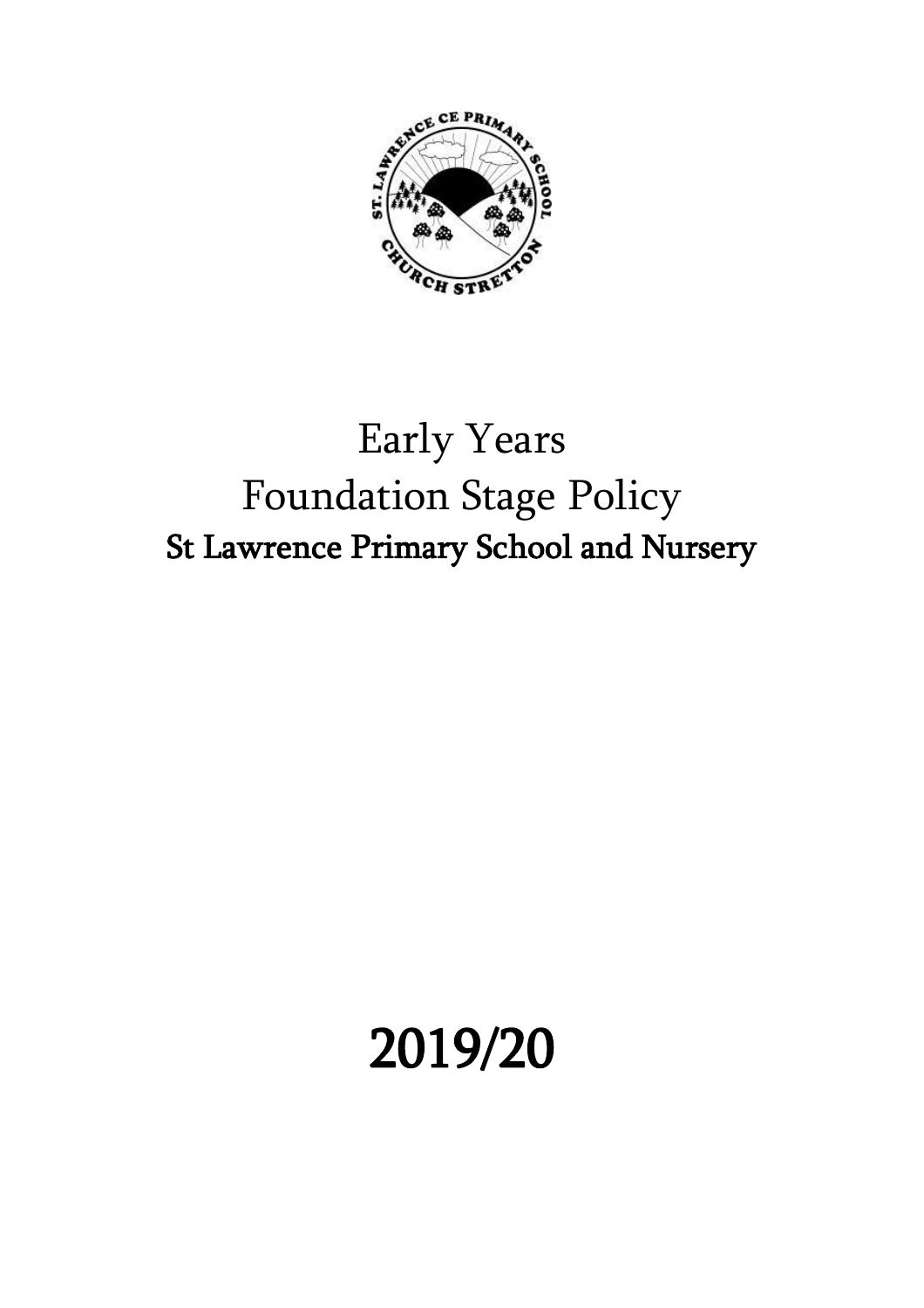# This policy sets out the vision for the Early Years Foundation Stage at St Lawrence Primary School and Nursery, the way in which the vision is put into practice; the implementation and how the school measures the impact on children's learning.

Our Nursery and Primary School is located at the heart of the community in Church Stretton and provides children in their early years with opportunities to grow and learn within a safe and nurturing environment.

We work in close partnership with parents, educators and health specialists to ensure that every child who attends our Nursery and Reception Classes can achieve and learn with confidence, expressing themselves through their painted pictures, movements, words, art, craft and design.

We aim to build a culture of respect both for the environment and for each other. Whenever possible, we use natural, recycled and open-ended materials which encourage children's play and exploration, active learning and creative thinking.

Our dedicated team of teaching staff are all trained in early years education and in special education so that we can support each child's age and stage of development through sensitive interactions, observation and careful questioning.

Children are given opportunities to pursue their own interests and follow their own lines of enquiry across enabling indoor/outdoor environments. Experiences are enhanced through the use of community resources, local visits and intergenerational projects.

Parents, grandparents and carers are encouraged to join us in celebrating each small step in their child's learning journey through regular open information events and by logging into our online learning journals.

As a team, we are committed to continuous professional development providing a base for training and sharing of excellent practice with colleagues locally, nationally and internationally.

# Our Values

Our inclusive, community School and Nursery builds on broad Christian Foundations. We welcome people of different faiths and those who have none. Our children have designed the four posters of the St Lawrence Way to provide a set of common values which unite us as a school and as a diverse community.

In Nursery and Reception we promote and teach these values through everyday interactions with each other. We celebrate each child's unique interests and fascinations, we support and meet their individual needs and we encourage a culture of openness, honesty and respect for each other.

Children learn to listen, to share ideas and cooperate with each other every single day. We aim to build a strong and vibrant learning community that encourages children to find their true potential and 'fly'.

# The EYFS Curriculum Framework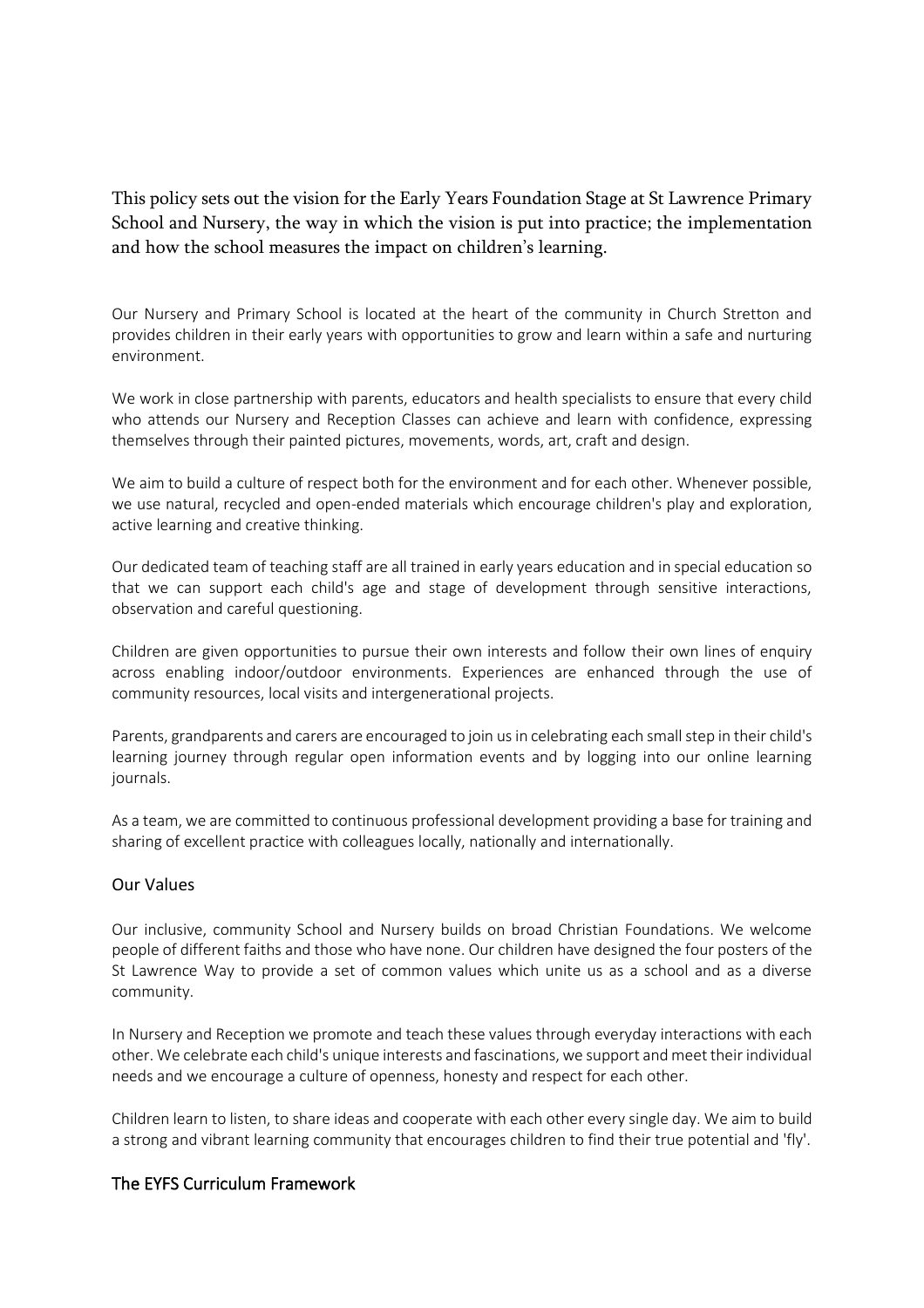There are seven areas of learning which are incorporated into every zone of the Nursery and Reception Classes, both inside and out.

These are:

- Communication and Language
- Personal, Social and Emotional Development
- Physical Development
- Literacy
- Mathematics
- Understanding the World
- Expressive Arts and Design

All our resources and activities are carefully planned to extend children's interests; building on what each child knows and can do. New experiences are provided each day, building on what has happened before. Children are observed and next steps in learning are identified.

Each child's characteristics for effective learning;

- playing and exploring,
- active learning, creativity
- making links

are recognised, nurtured and extended; providing all our children with a strong foundation for learning in the future.

#### **Curiosity**

Children are naturally curious about the world around them and this helps them to learn. When children are given resources and experiences that inspire them to play and explore, they learn to look closely, to listen attentively and ask questions. They become inquisitive learners who want to find out more.

The enabling environment in the EYFS is set up to encourage children's curiosity. Light tables, water play and 'Muddy Mondays' encourage children to explore the world around them, stimulating their interest, encouraging them to ask questions and carry out their own scientific enquiry.

#### Focus

Attention, listening, focus and concentration are important learning behaviours that can be taught when children are encouraged to follow their own interests and lines of enquiry. Exploration at Forest School, a bug hunt in the Nursery gardens or an investigation of how water flows along a channel are all playful ways in which children can learn important skills.

The reading areas in each classroom have been set up to teach children how to listen and focus; an enclosed area with minimal distractions. Children learn to listen to stories, playing with language as they sing rhymes and songs.

# Risky Play

Taking risks is an important aspect of learning in the early years. When we allow children to learn and explore independently they may get messy - or covered in mud! Children need to take risks as they play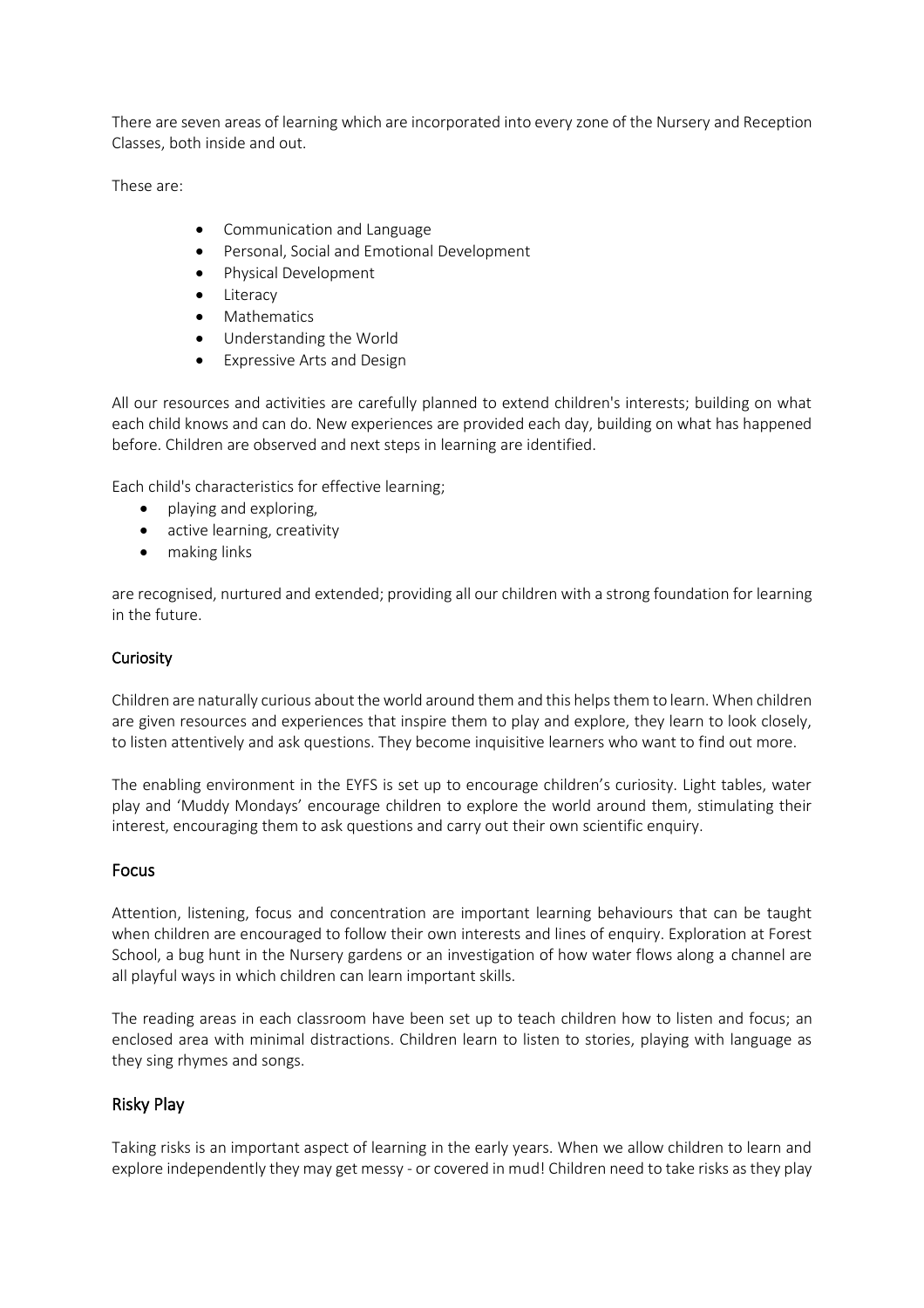because that is how they gain understanding on how to manage risks and change their behaviour. Making mistakes is all part of the process, children are taught to 'fail wisely' - learning from mistakes and building resilience for the future.

Taking advantage of the opportunities in Cardingmill Valley and at Forest School, children at St Lawrence's benefit from many outdoor experiences. When children are challenged to climb a hill, walk upstream or roll down a slope they engage in risky play, building important learning behaviours and resilience for the future.

# Making Links

Building blocks, crates, pipes and guttering are all used to help children understand the importance of property, form and structure. Making connections between the different parts helps children to understand the relationships between materials, they experiment with balance and design developing mathematical vocabulary along the way. Increasingly complex models are created, changed and improved by a child who is making important neural links and connections.

# Forest School

In addition to an extensive outdoor investigation and story garden, children in our Nursery regularly make use of our beautiful forest school site. We have waterproof suits for every child in our Nursery and Reception Classes so that we can make use of all the learning opportunities outdoors, whatever the weather. We also have a trained Forest School Leader on the team and can access the site in small groups or as a whole class. Children learn to respect, value and enjoy the beautiful natural environment that surrounds them building their knowledge and skills for the future.

#### Independence

All our children are encouraged to be independent in Nursery. They take responsibility for their own belongings, pour their own drinks and learn to eat independently using a knife and fork. If there is a spillage, children learn how to clear it up themselves, it is not a problem just another opportunity to learn.

Through playing games with each other children learn to take turns, to negotiate and manage their emotions independently. We help them to grow in confidence so that they can support and help each other.

# Personal, Social and Emotional Development

We offer a safe, nurturing environment which supports young children to develop their resilience through risky and adventurous play. We encourage children to embrace new opportunities to learn, we give them the confidence to try and try again ... and to support each other with empathy and compassion.

Moving into school is supported as a natural progression from the Nursery, which every child can look forward to with excitement and confidence. Every new challenge is embraced as a new opportunity to learn.

# Intergenerational Projects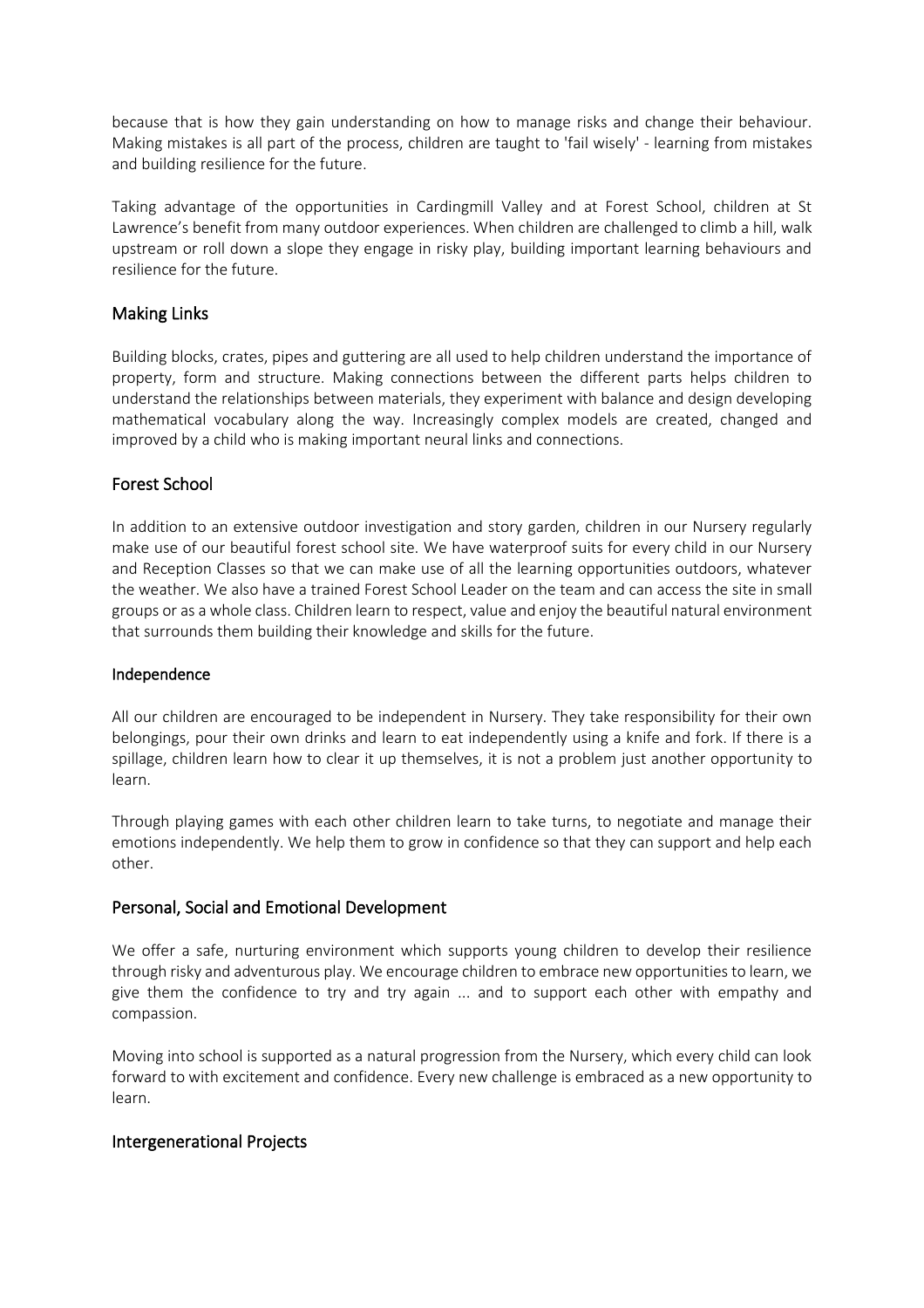In 2019 we are taking part in an exciting new research project to bring together children from our Nursery and adults in a nearby sheltered residential home. One afternoon session a week will be held at the residential centre with children and adults engaging in play-based activities alongside each other.

Children in EYFS also participate in shared singing and musical activities at the Health and Wellbeing Centre and at St Laurence's Parish Church. In this way children are given opportunities to build positive relationships with people of all ages. They gain an understanding of similarities and differences and an awareness of the wider community in which they are living.

#### Language Development

Children at St Lawrence Nursery are given lots of rich opportunities to practise their communication skills through playing with language. Rhymes and songs, letters and sounds are used to help children articulate vocal sounds and learn new vocabulary. As each child builds attention and focus they are encouraged to engage in learning conversations - asking and answering questions, sharing ideas and responding to experiences.

Children learn to tell stories alongside their pictures, they re-enact experiences through their role play and build new narratives in small world play. As children play, they learn to express themselves creatively through their art, drama and storytelling. Learning to read and write develops naturally when young children become confident, competent communicators.

# Readers, Writers and Mathematicians

Through play, children learn the basic skills which will enable them to read, write, use and apply numbers and problem solve in the future. We encourage young children in EYFS to engage in sustained shared thinking alongside their play so that they gain an understanding of key vocabulary in real contexts.

Every child has the opportunity to develop expertise as they use their creativity and critical thinking skills to make their own picture books, design structures and buildings or create complex models. Adults act as 'Research Partners' asking questions, challenging ideas and providing the resources needed to make and change a model.

#### Our Policies

#### Key Person

Every child, and their family in Nursery have been allocated a named key person. In Reception the class teacher is the key person, all members of the EYFS team have a role in communicating with parents through home/school books, or at the beginning or end of each day. This person will support the child to settle at the beginning of the day, they can answer any questions parents may have and can give advice about learning and development. The Key Person provides parents and carers with information about a child's 'starting points' (On Entry Report), the two-year old health and development check, as well as assessing progress and attainment at the end of each academic year.

The Reception Teacher completes the Early Years Foundation Stage Profile for each child at the end of the Reception Year using information and evidence collected throughout the EYFS. This is reported to parents in writing with a follow up consultation meeting.

#### Special Needs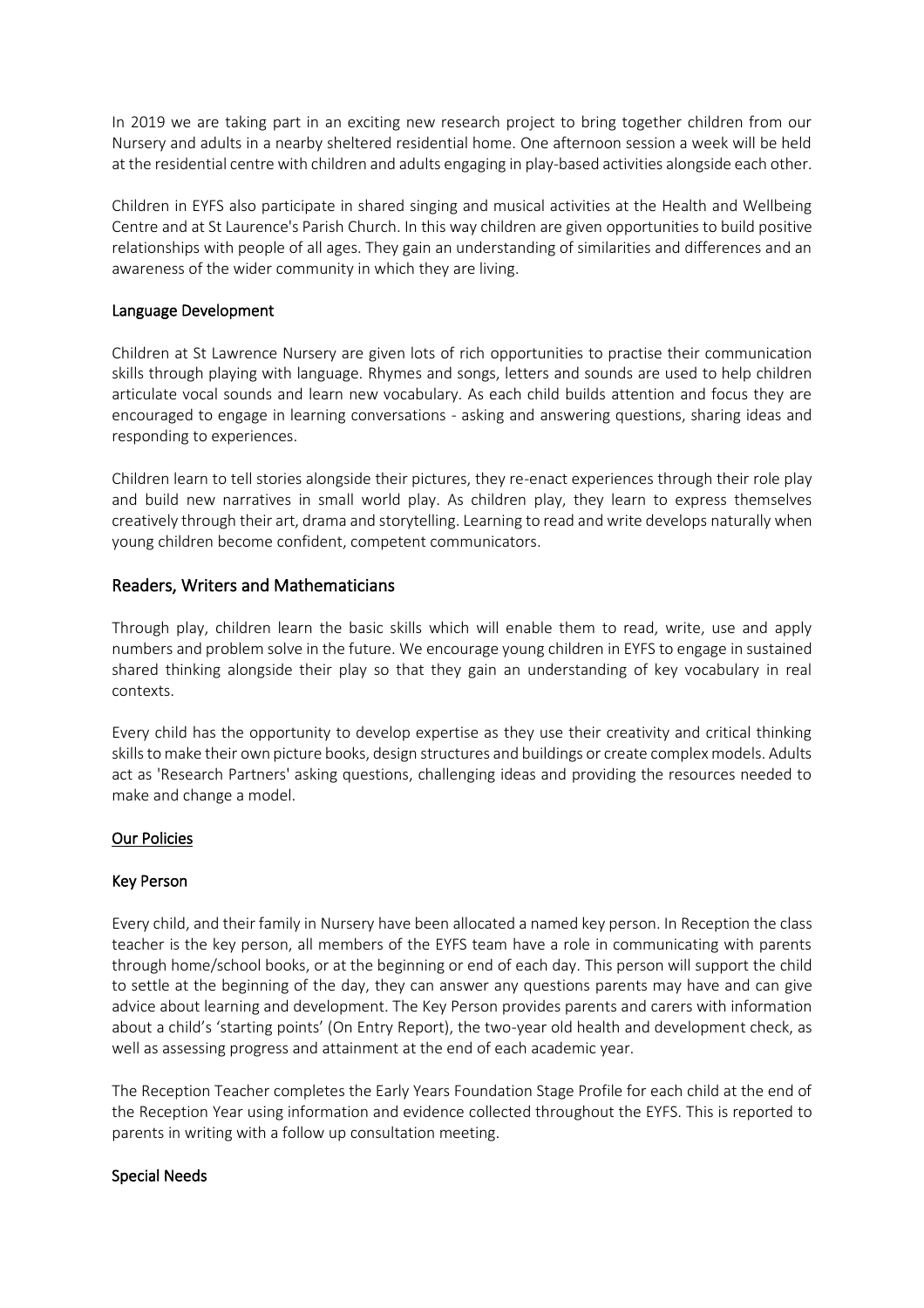We are an inclusive EYFS and all our staff are trained to support each child's additional needs. We work closely with parents and specialist health and family support services to ensure that reasonable adjustments are made, and all children are given an opportunity to learn and make progress.

We monitor wellbeing, involvement, learning behaviours and all of the EYFS areas of learning using a birth to five tracker – a system that shows very small steps of progress. In this way we can track the progress and attainment for every child whatever their starting point. Children with special educational needs are identified quickly and intervention programmes and specialist support can be put in place during a period of rapid brain development.

Staff are trained in ELKLAN Speech and Language Support for Under Fives, EarlyBird Support for children on the Autistic Spectrum, Mental Health, the Sensory Curriculum, Makaton and attachment. The Nursery is recognised by the Local Authority as a 'Preferred Provider' for children with Special Educational Needs.

The School SENCO provides administrative support when a child needs specialist assessment and referral to outside services. The Key Person is responsible for setting targets and updating Personal Support Plans.

#### Emotional Health and Challenging Behaviour

We recognise the importance of understanding behaviours in young children as a form of communication. Staff are trained to observe and identify underlying triggers for behaviour and can sensitively offer emotional support to both the child and family. Through a consistent and calm approach, children develop effective coping mechanisms to help manage their own mental health and build resilience.

All children in the EYFS are monitored in terms of their wellbeing, involvement and mental health competencies. This ensures that concerns are identified early on and family support is put in place.

# Safeguarding and Child Protection

All our Nursery and Reception staff are trained in safeguarding, they know how to keep children safe and can recognise signs of physical and emotional abuse. Every member of staff has been DBS checked and has a clear understanding of who to contact (designated safeguard Lead) and how to communicate, document and record any incident.

We link closely with the Family Support Team so that support can be put in place if needed. The importance of establishing positive relationships with parents in the EYFS is recognised by all members of staff as this sets the tone as the child moves through the school. Information is shared using CPOMS and concerns are shared and acted on quickly to mitigate risk.

#### Off Site Visits and Visitors

When planning outside visits a risk- benefit analysis is carried out by staff to assess the risks. A written risk assessment is completed prior to the visit and agreed with the Headteacher. In a similar way, visitors and volunteers are invited into Nursery and they are required to sign in electronically and wear visitor identification throughout their time on site.

Visitors are reminded that no mobile phones must be used on site.